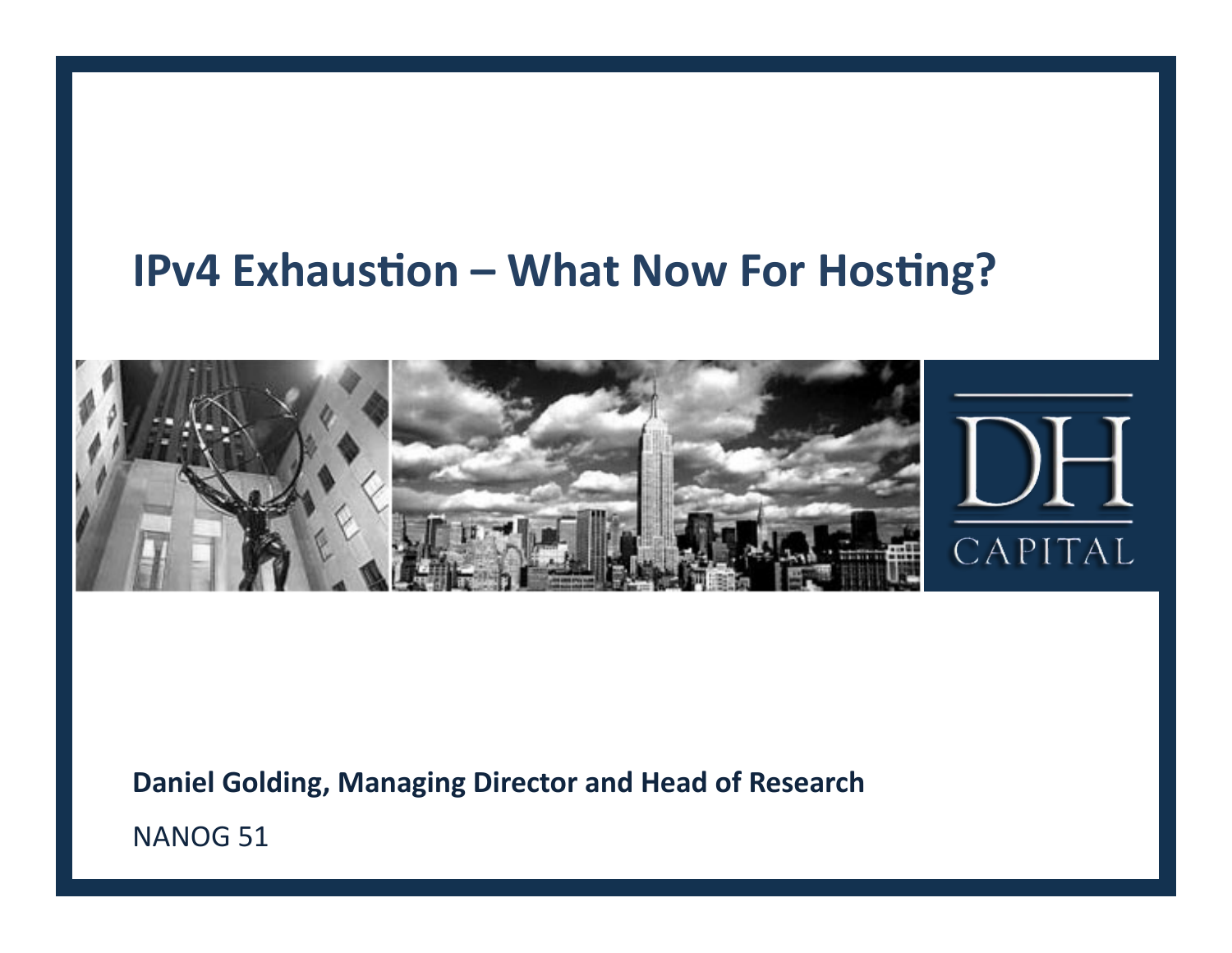## Why Do I Care About Hosting

### For Those of you from 1998...

- Hosting is no longer small potatoes web hosting
- \$30b annual business with managed hosting, dedicated, cloud, et al
- What's hosted?
	- Primarily SMB and enterprise applications – email, database, HR, Accounting – production systems



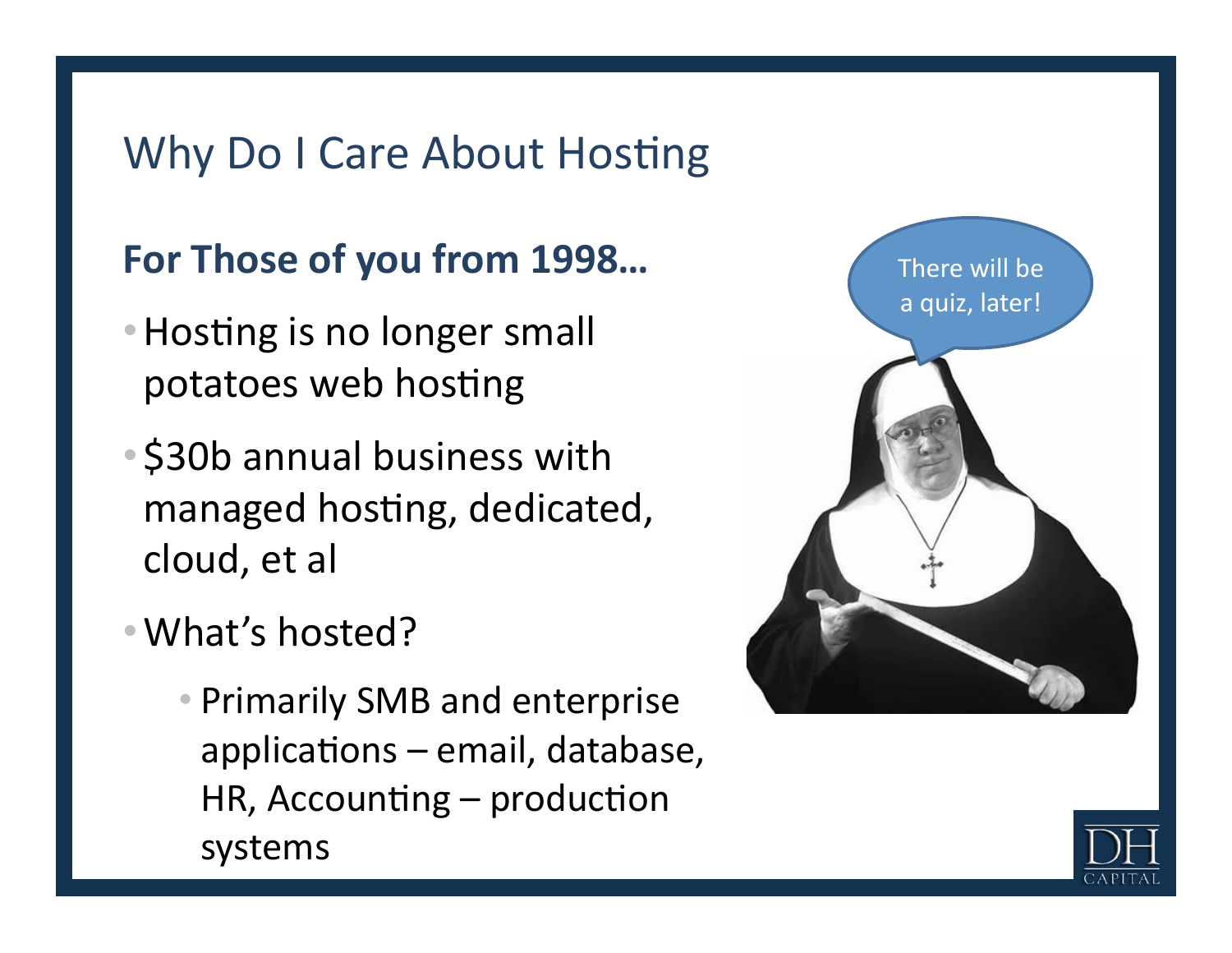## Different set of problems from carriers

#### **Endpoints are servers**

- What if you had  $1/1000$ <sup>th</sup> the number of customers and they paid you 1000 times as much?
	- Average managed hosting revenue per customer is \$60k/year!%
- Tolerance for disruption is lower due to servercentric nature of end-points
- Lack of enterprise understanding or urgency re: V6
	- "Its your problem"
	- "boy who cried wolf"

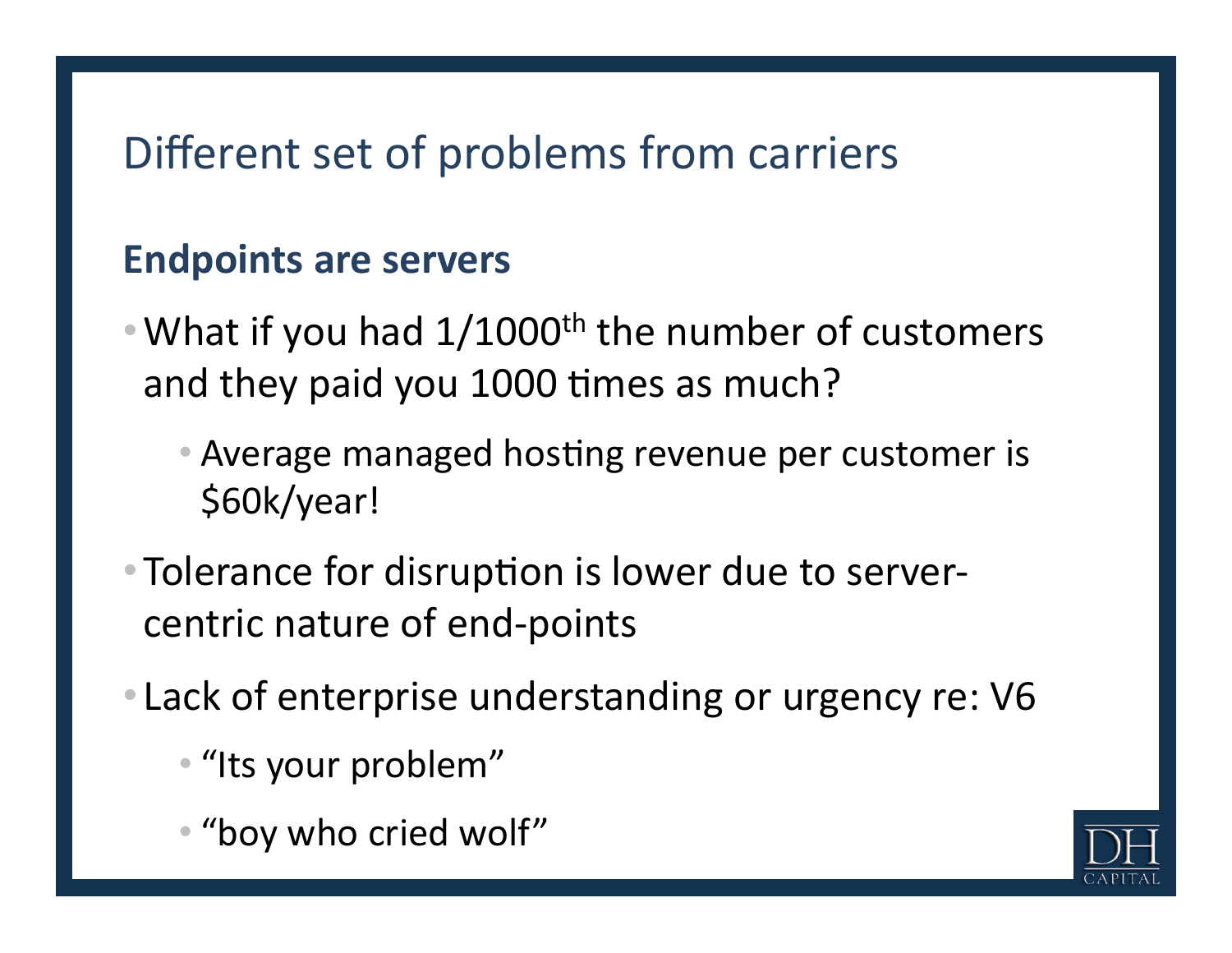**"The customer experience is not about the packet** being shipped to them! Its about end-to-end experience – typing in URL to application delivery."

**- VP of Engineering, Major Hosting Provider** 

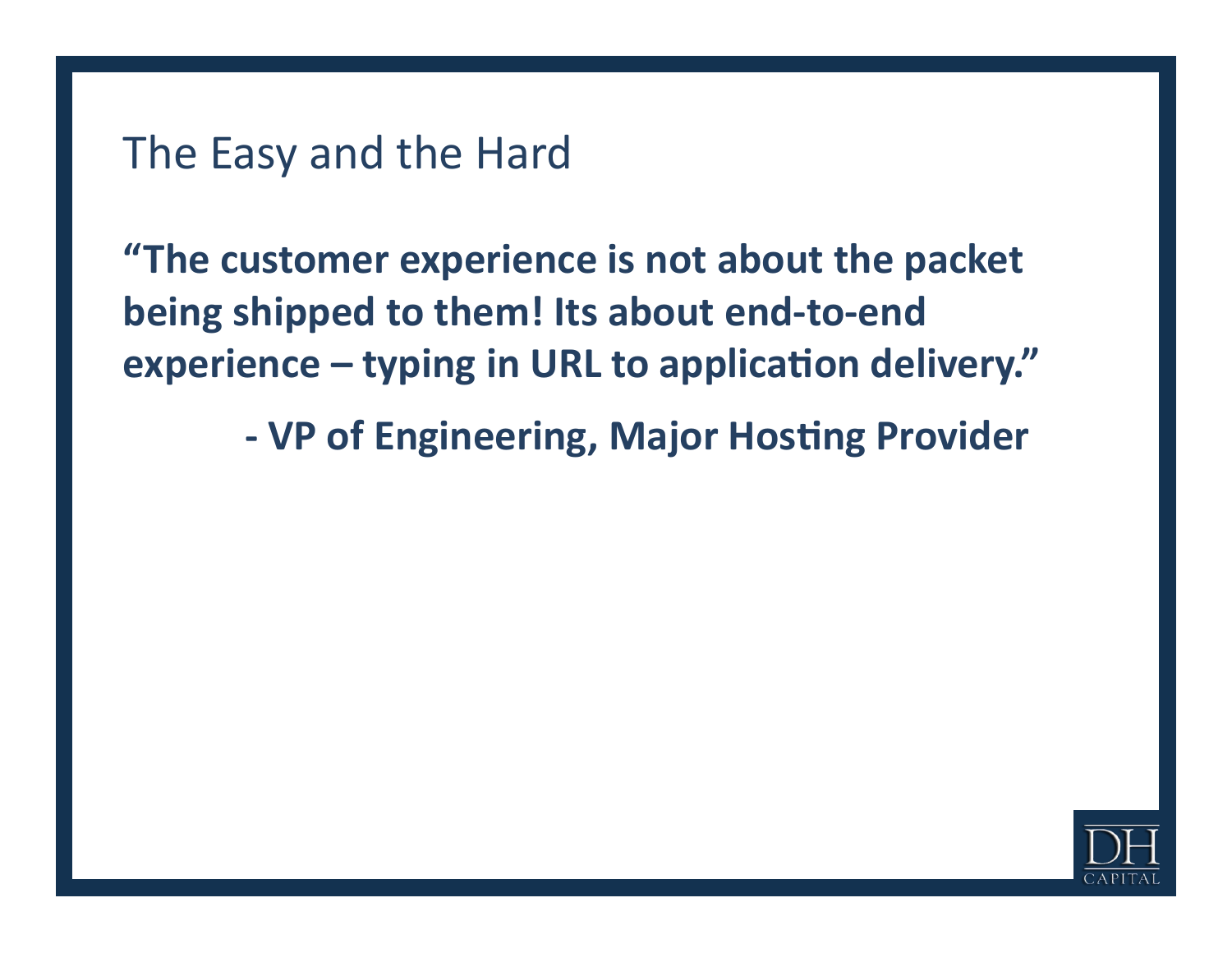#### **Servers and network are the "easy"**

- Most new servers are being deployed dual-stack
- Networks have IPv6 enabled
- DNS has IPv6 turned on with IPv6 records for newer servers

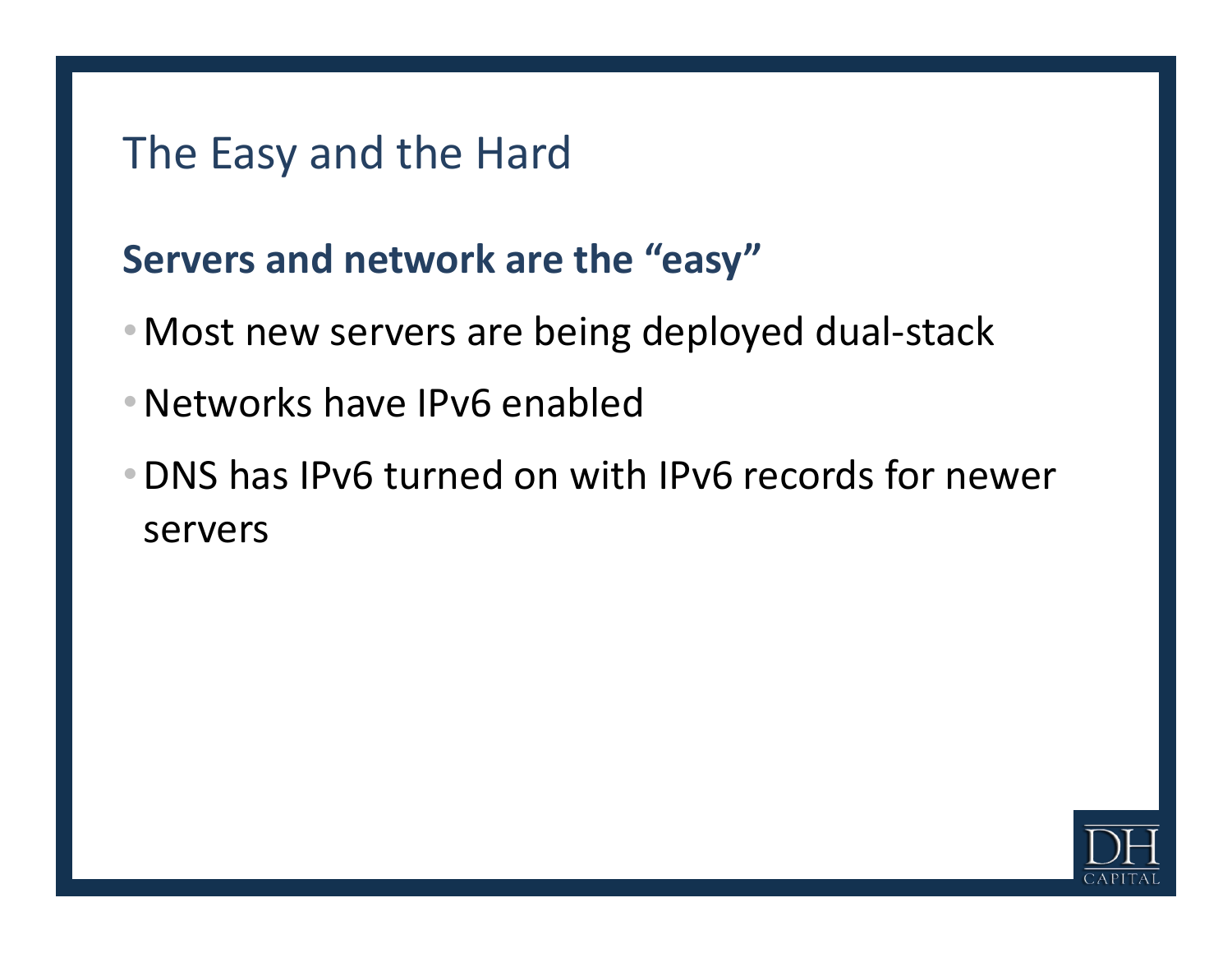#### **Everything else is hard**

- OSS and Billing systems are primarily IPv4
- "Support Equipment" is a massive concern firewalls, IDPS, Load Balancing
- Need for real IPv4  $\lt$ -> IPv6 NAT solution is real
	- Hosting providers not feeling the love
	- **"There is no carrier grade NAT"** VP of Networks, Major Hosting Provider
	- "We need hosting grade NAT" VP of Engineering, Major Hosting Provider

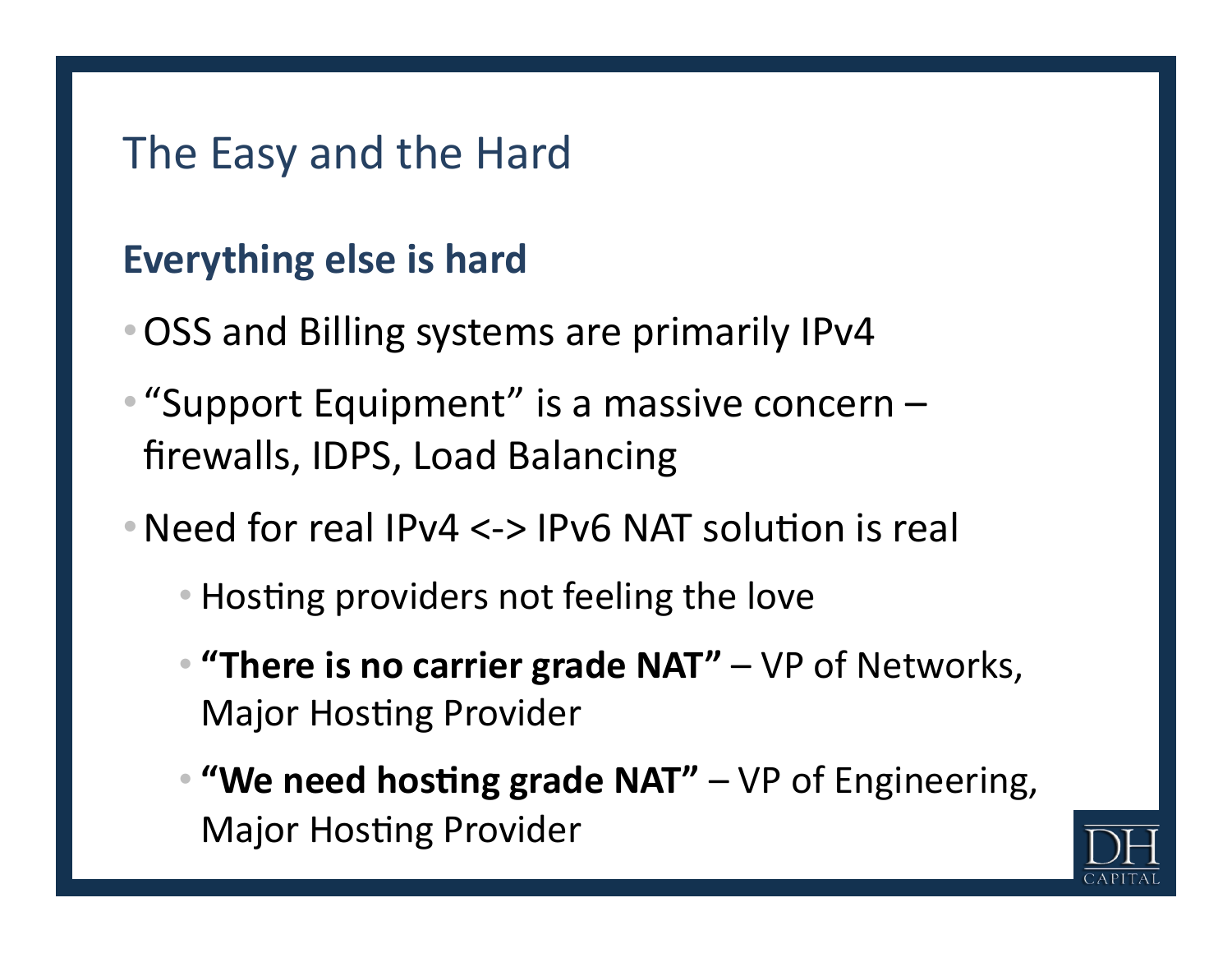#### **Looking for the magic box!**

- Not necessarily a monolith device
	- One per customer is fine for some applications
	- Enables separate compliance and billing requirements
- Does not need to sit at the network edge can exist at the server edge

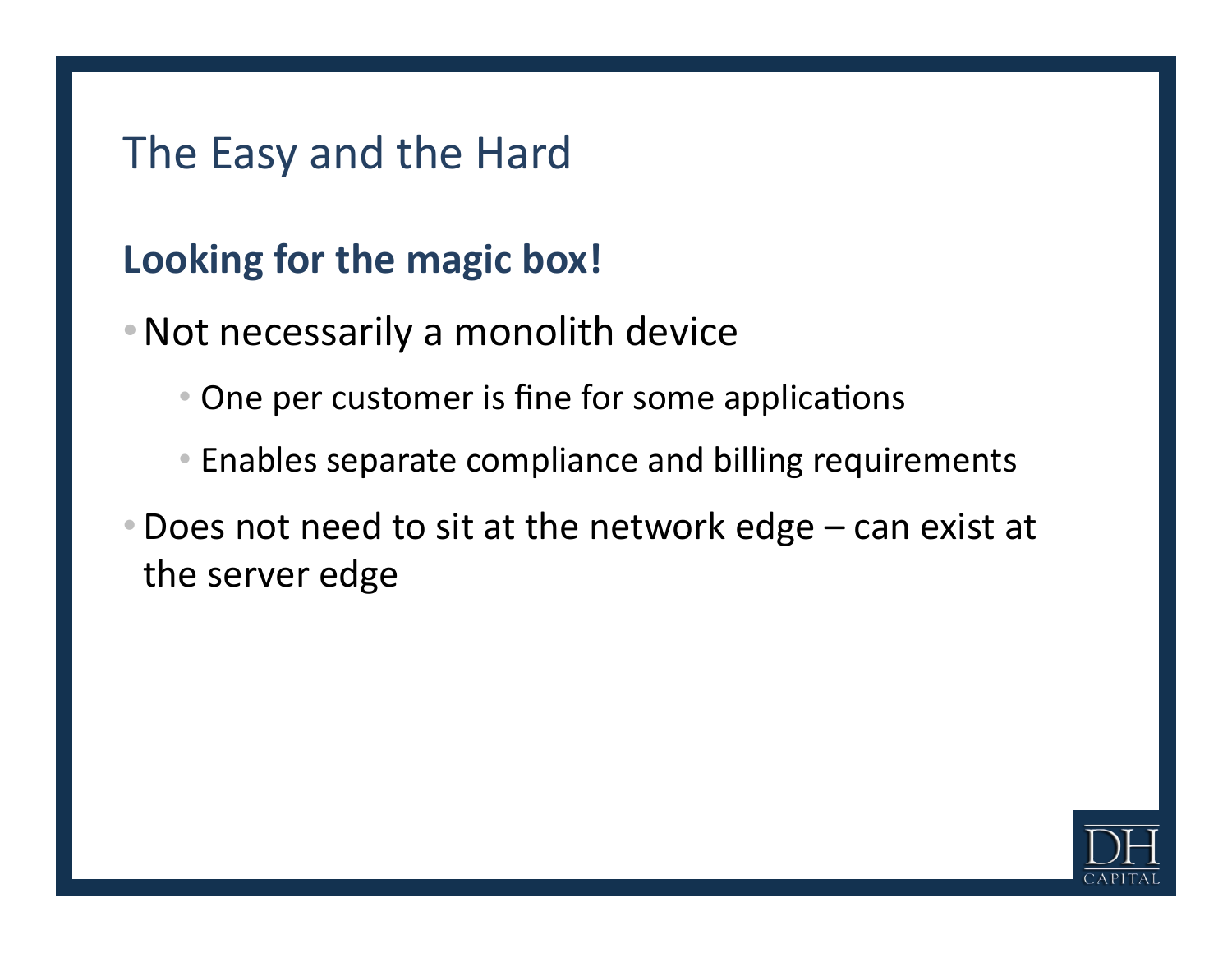### **Top Concerns**

### • Carriers not particularly useful

- "I wouldn't assume my upstreams would be taking care of anything. And if anyone believes that (or that anyone else is taking care of it) they are doomed." – VP of Network Operations, Major Hosting Provider
- Patchwork of IPv6 compliance at upstreams is a concern  $$ suboptimal IPv6 traffic routing to end users
- Scaling concerns with IPv6 software and hardware
	- Lots of new code rolling out rapidly to patch problems in first 6 to 12 months of IPv6 deployment leading to network instability
	- "stacking up multiple points of failure"

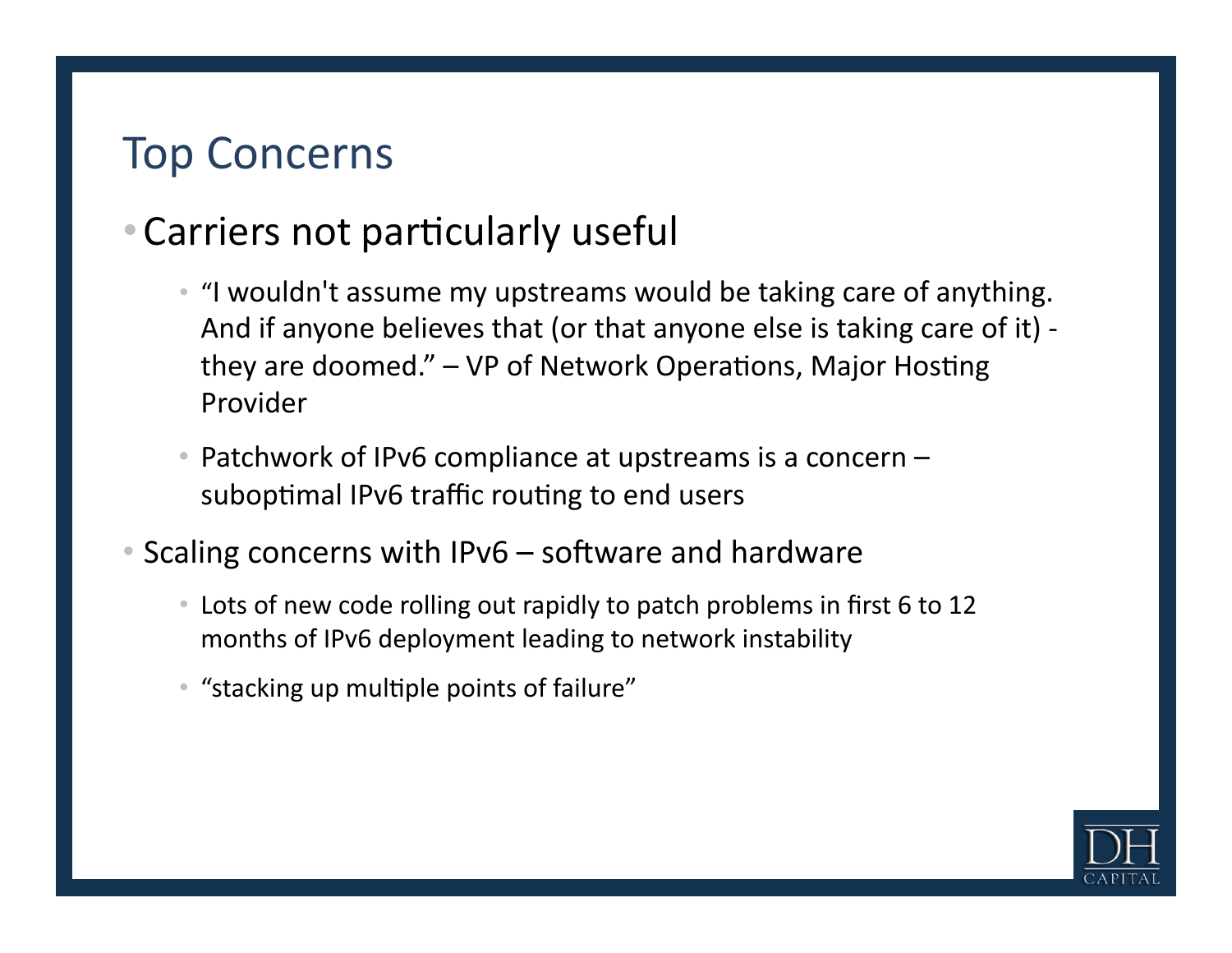## **Top Concerns**

### • Troubleshooting

- Most significant concern
- DNS mentioned repeatedly
- How will technical staff distinguish and diagnose IPv4/IPv6 issues?
- Return of packet sniffing to a standard part of the network engineer toolbox?
- The Day After
	- Addressing servers with IPv6 only?
	- Many hosted servers already have RFC1918 addresses for v4
	- Customers will hold hosting providers responsible, not access networks
- Legacy servers
	- IPv4 only
	- Transition strategy is refresh but there are hundreds of thousands of them

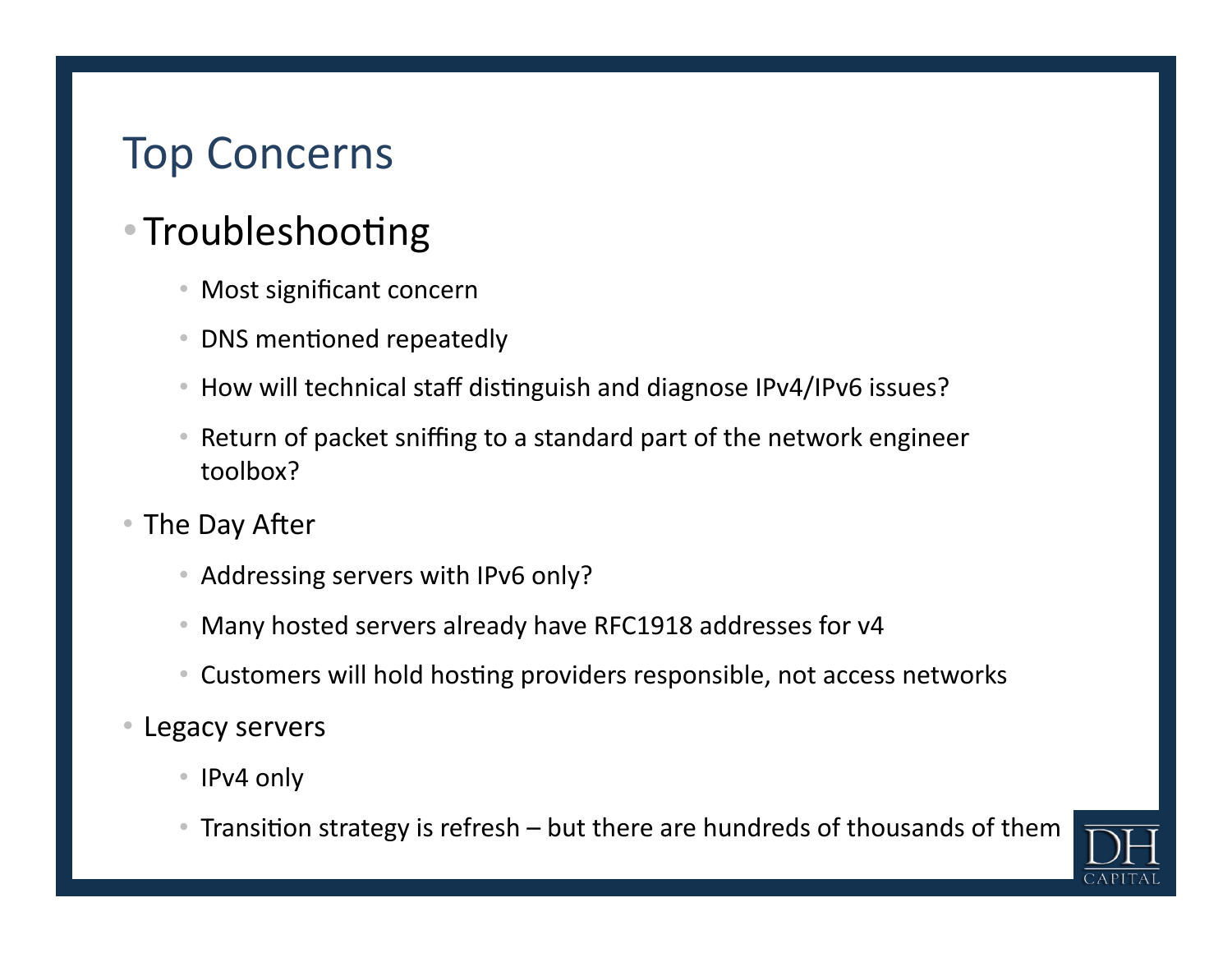## **Conclusion**

- Reasonable preparation
	- False starts from "Internet Community" including RIRs and IETF were not helpful
	- Hosting sector growing rapidly complicated factors
- Not yet ready
	- Hardware vendors and scaling concerns top issues
- Prepare for a prolonged period of instability
	- Reachability issues
	- Tough to troubleshoot problems
	- Lower customers satisfaction